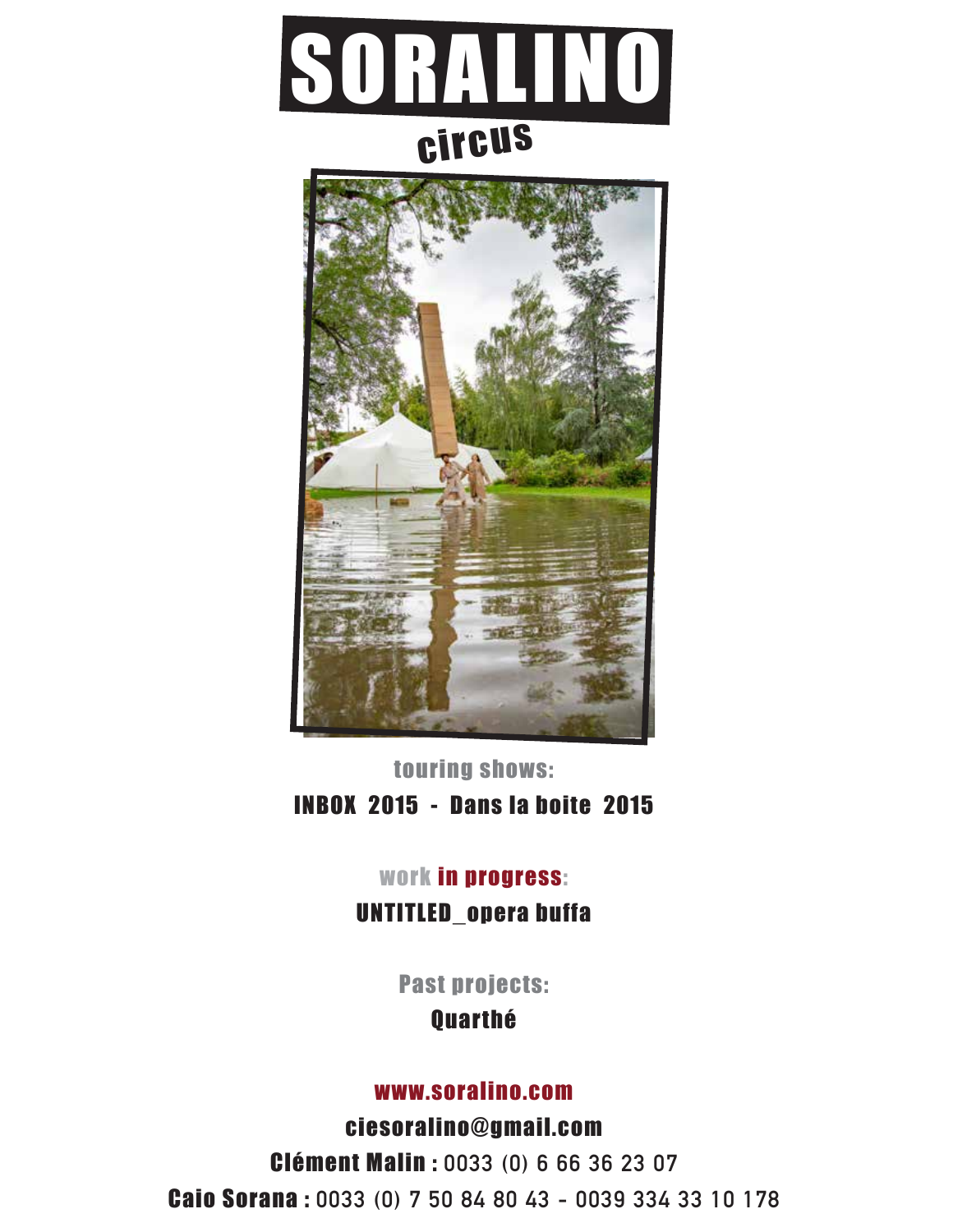**Soralino is born out of the meeting between a juggler and an acrobat, but mostly from the street art, kilometres while travelling together in a pick-up truck.**

 **Caio Sorana and Clément Malin meet in Paris, at Académie Fratellini, and formed Soralino company in 2015.**

**Soralino has created three shows, and performed more than 200 times in 10 countries.**





**Today, Soralino is more than ever the witness of their points of view on circus and of their work. They intend to bring street shows in theaters and to bring the silence of theaters in the streets.**

 **Their duo, always funny and personal, sees in engagements in regards of risks taken, the roots of their circus.** 

**They believe in simplicity to demonstrate the complexity or absurdity of circus work.**

 **They now collaborate and create with other artists as well.**



Clément Malin, **28 , France. Acrobat, almost musician.**

Caio Sorana, **29 , Italy - Brazil. Juggler, almost illustrator.**



Isabelle brisset: **« Super » President.** Gwenola Stephan: **« Super » Treausurer.** Sarah Hunet-Ciclaire: **« Super » Secretary.** Administrator : **Chloé Bensimon-Liatard.**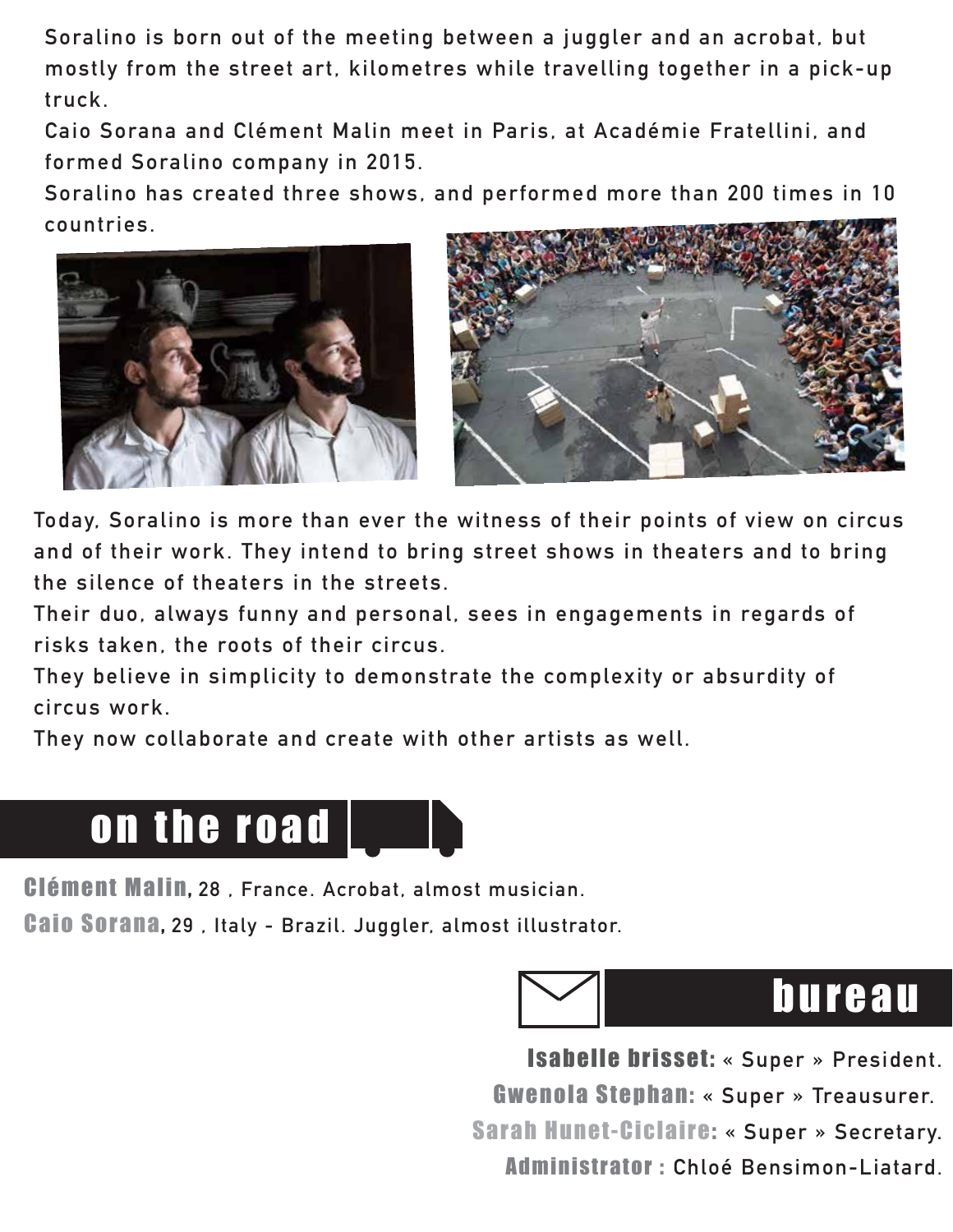



Circus show indoor and outdoor Circus - theater, juggling, balancing. 45min

Inbox is the first show of Soralino.

A household illustration of Sisyphus's myth, where two guys in raincoat - the little one dressed to tall and the tall one dressed to small play with cardboards, throw them, pile them up, always on the edge of disaster...

**«Caio Sorana and Clément Malin make and undo their cardboards. Pile them up and bring them down, play with balance and instability. Absurd removal men, useless warehouse men, they excel in the art of making you believe that, never, objects will dominate mankind,...»**

Paris Quartier d'Eté

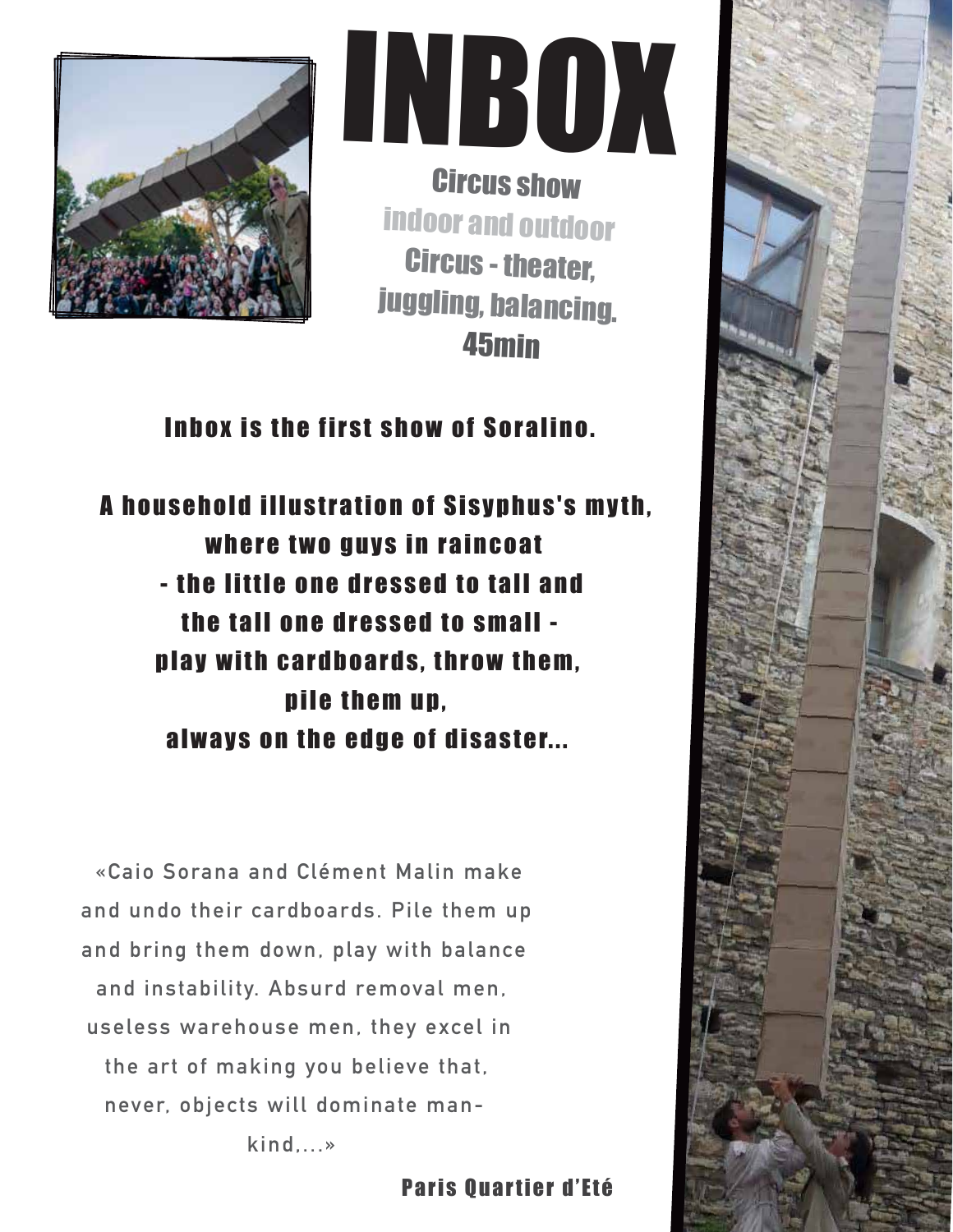**INBOX has performed around 120 times, in France, Italy, Spain, Belgium, Poland, Sweden, India, Libanon, Palestine, Nederland, .**



### Technical requirement

#### **Indoor / outdoor.**

**Duration : 45 minuts.**

**Is it possible to perform twice a day (minimum 1h between the end of the first and the beginning of the second)**

**Stage: 6m minimum wide, 8m minimum deep, 5m minimum high. Hard floor, non-slippery and perfectly level, without any no burr or sharp edge. Depending on the ground, it can be possible to perform without a stage, Clément Malin has to be asked.**

**If it's possible, close background space , most procteted of the wind possible, and that allows intimacy and a lot of audience.**

**Sound: a broadcasting system adapted to the venue, for CD and MP3** 

**Light: depending of the location**

**For the festivals, we need a technician or a volunteer with us .**

Conception et interpretation **Clément Malin et Caio Sorana** Production **Soralino**

Show supported by **l'Académie Fratellini, Sham, Nottenera, La Maison du Jonglage/Scène conventionnée La Courneuve, La ville du Bourget and le Conseil Régional d'Ile de France.**

This show got the Spectacle Vivant Reward during Ici & Demain 2015 festival.2015. **VIDEO ON DEMAND.**

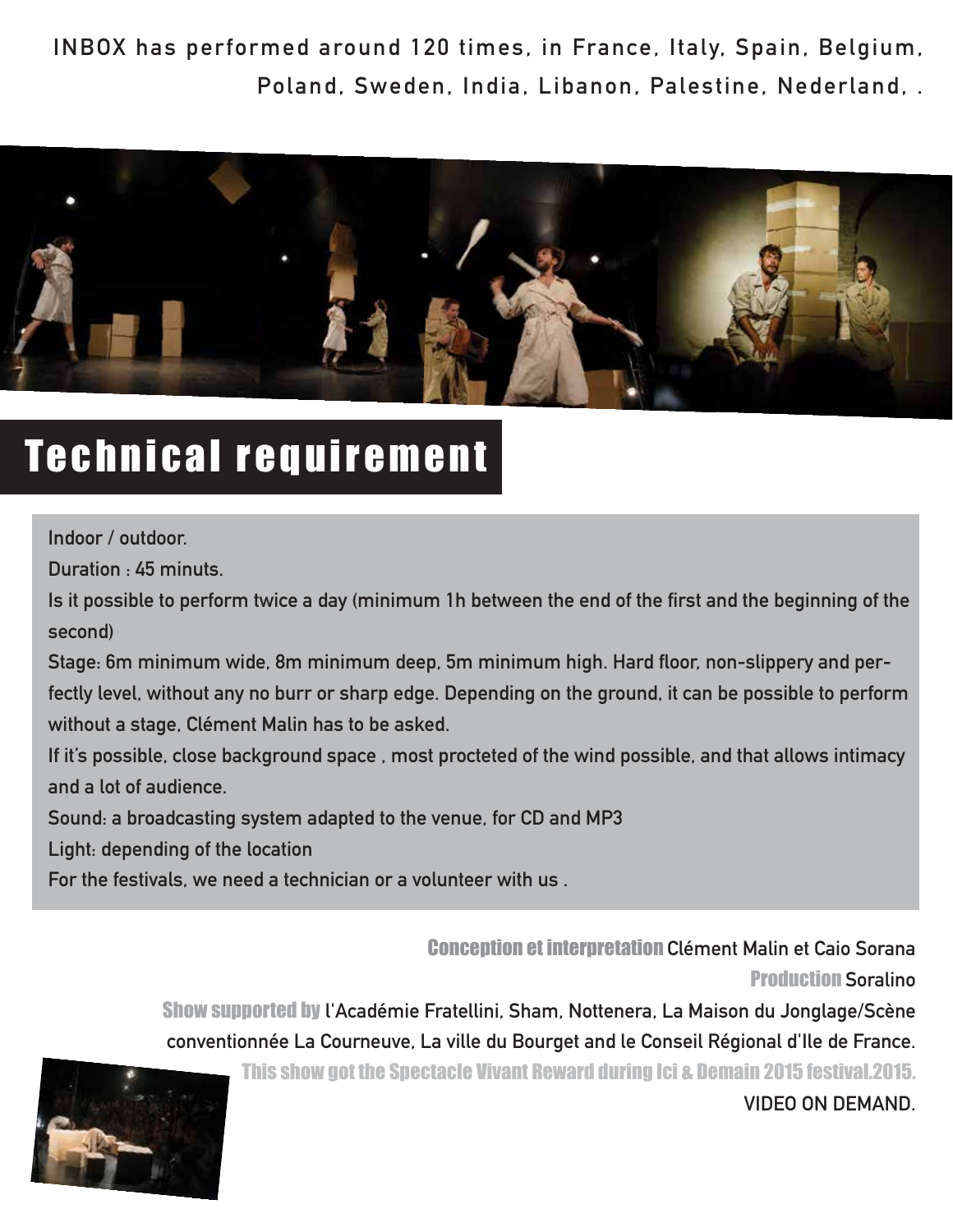# Dans la boîte

An INBOX adaptation for young audience INDOOR show (outdoor under conditions). Juggling, balancing, theatre, music.

25 minuts



 It was once, two men. Eyes, Nose, Mouth.

They spent their time, sitted. One beside one, waiting.

If one was going, the other followed. If one was singing, the other played music. If one was thirty, the other drank.

One day they were waiting, a box fell at theirs feet. They decided to wait, this box came to them waiting, they had to wait for its time to open.

> They put the box between them, and waited. Sometimes, it moved, and you could hear a song, far away. After all, it was here, and they were also singing or moving... .

They took care of it, giving it warmth. Two or three, if we were waiting, it was all the same isn't it? One day, noise, no... music started to come out, mix of street sounds, classical music and hammer on the ground.

And nothing... .

They waited again.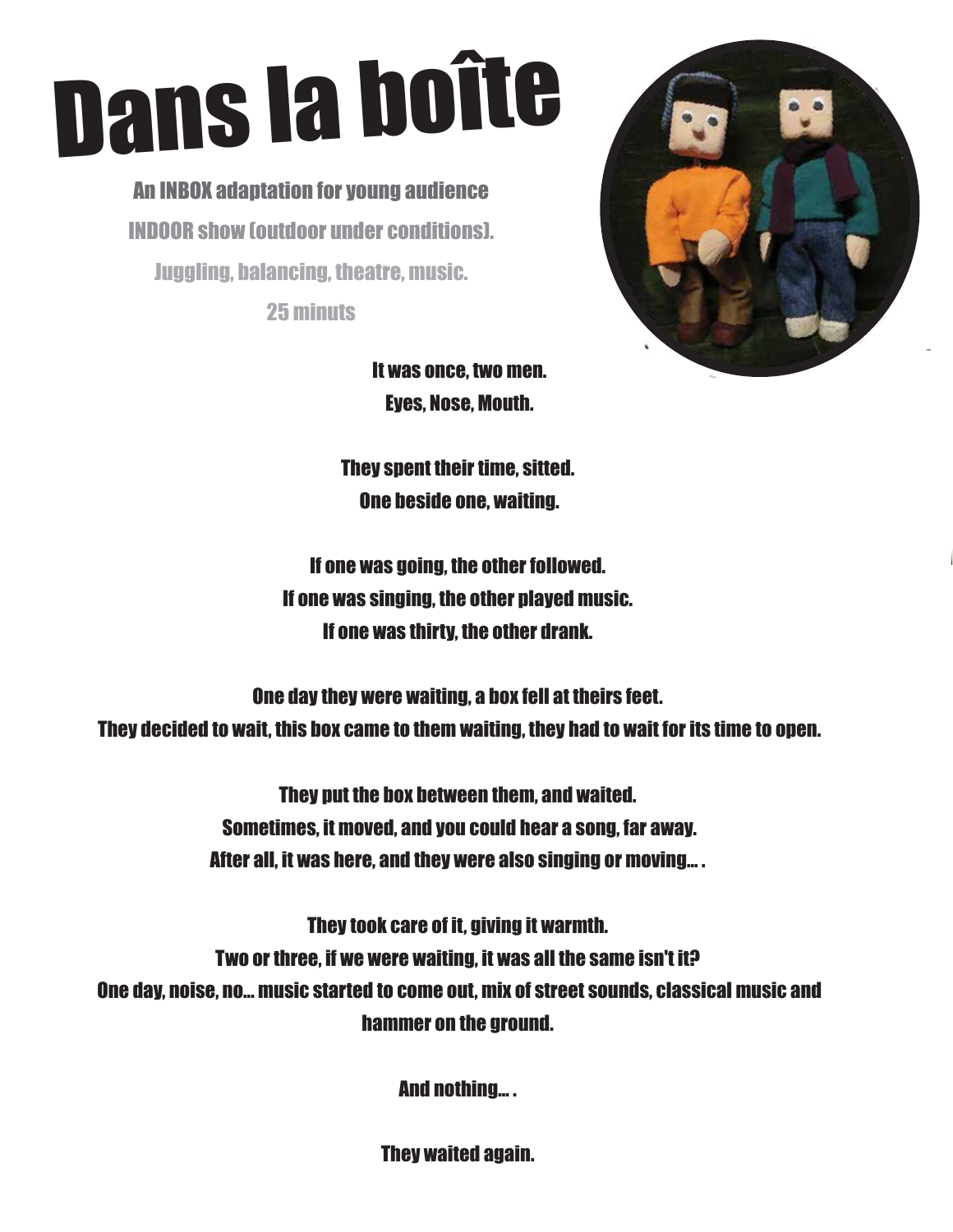## Technical requirement

**Indoor , outdoor under conditions. Made for performances in schools, libraries...... It can perform 2-3 a day . Duration : 25 minuts. Stage: 2,30 m minimum high. Hard floor, non-slippery and perfectly level, without any no burr or sharp edge.**

**Sound: a broadcasting system adapted to the venue, for CD and MP3 Light: the show is conceived to perform in any light set up.**

**We need one person with us for the music tops (very easy)**

Conception et interpretation **Clément Malin, Caio Sorana**  Costumes (artists and puppets) and puppets **Mylie Maury Marionnettes Musée Itinérant des Marionnettes du Monde** 

Artistic complicity **Françoise Lepoix**

Production Soralino

Show supported by **l'écolieu Jeanot, La Fabrique Affamée, Pogo productions, Musée Itinérant des Marionnettes du Monde**

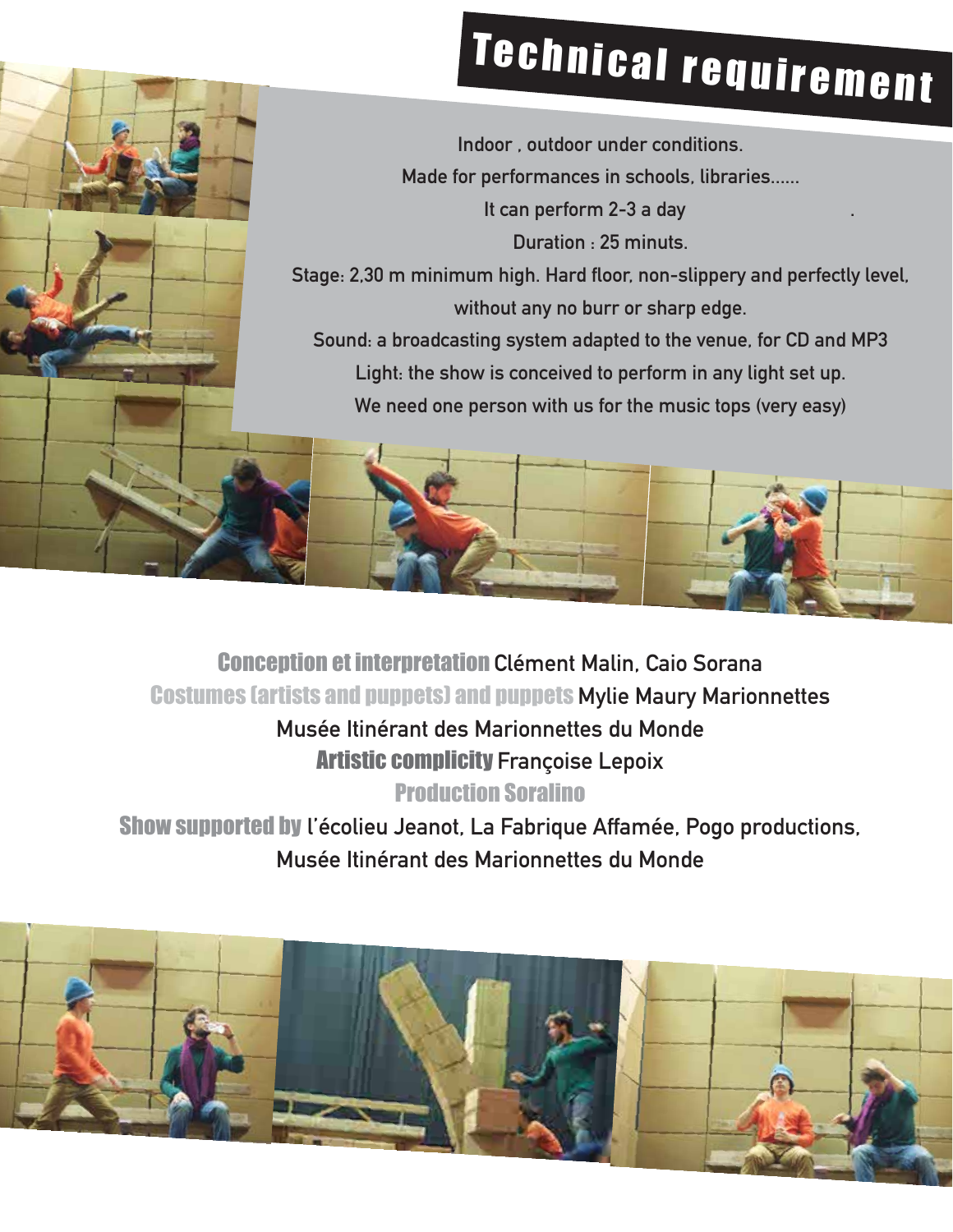# UNTITLED\_opera buffa

### work in progress



A Baritone, a cello player, an acrobat and a juggler.

An opera in all its majesty that never gets out of the living room.

We consider music as a circus tool. We want to break it up into pieces. and build it up in another manner. It is a musical score that draws itself little by little, wandering around.

It will be a funny and poetic opera, inspired by the loneliness of failures, that, if read out of clown's eyes, can make great again ruins of an old past. We are now looking for a way to link the enormous ambition of opera with the intimacy of contemporary circus.

We find our inspiration from mistakes in a perfect environment. This betrayal of expectations open everyone's imagination, make you true and human, and leave you as the smiling just married husband with lettuce in his teeth, that will ruin the foto for years.